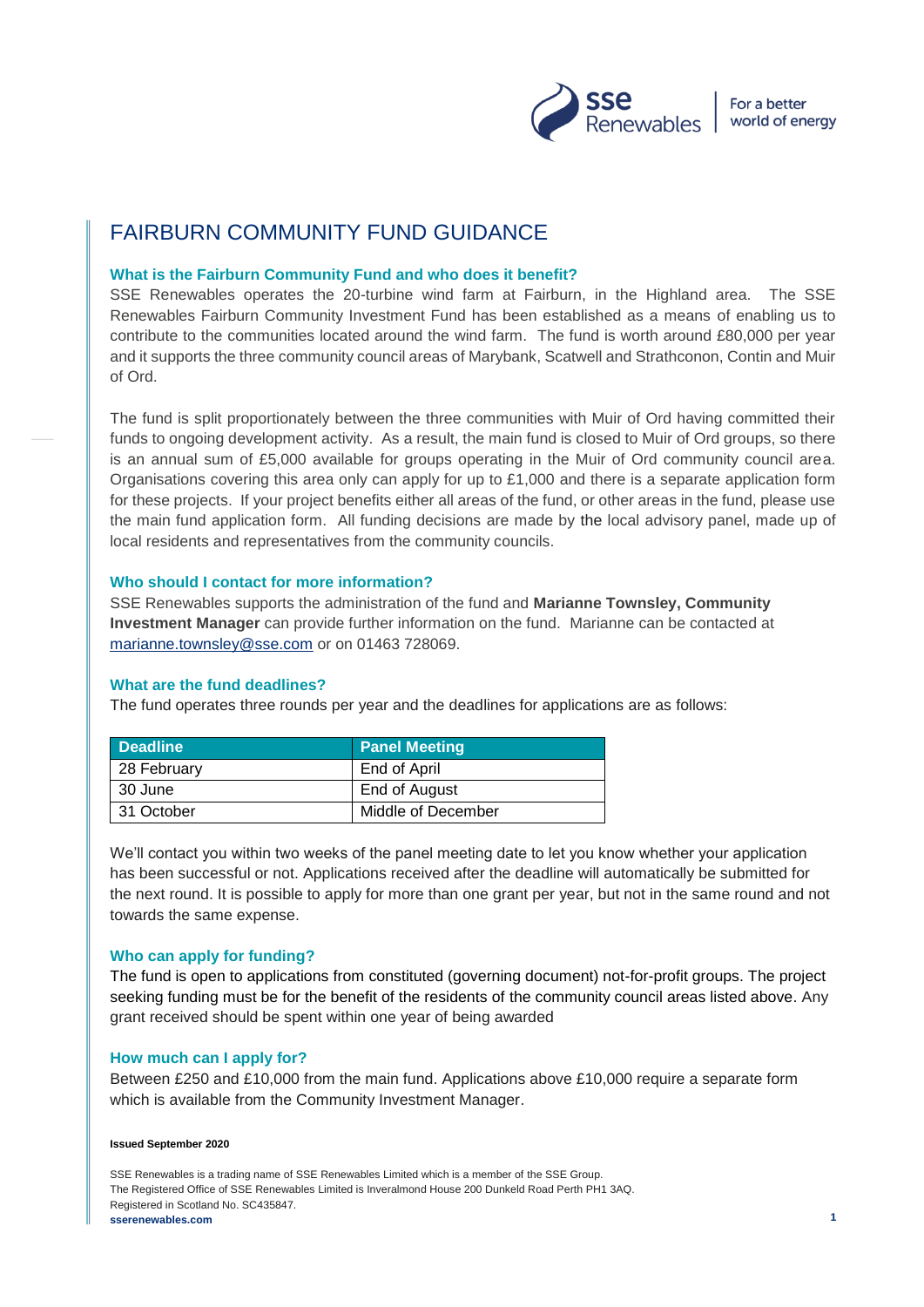

Please note that the main fund is closed to Muir of Ord groups, so there is an annual sum of £5,000 available for groups operating in the Muir of Ord community council area. Organisations covering this area only can apply for up to £1,000 and there is a separate application form for these projects. Both application forms, for the main fund, and the Muir of Ord element, can be downloaded from the fund website at:

[www.sserenewables.com/communities/community-fund-locations/great-britain/fairburn/](http://www.sserenewables.com/communities/community-fund-locations/great-britain/fairburn/)

## **What does the fund support?**

Community-focussed or charitable activities which:

- Encourage community activity and promote community spirit;
- Ensure adequate access to services for all community members;
- Improve local transport infrastructure;
- Build the local economy;
- Build community capacity and cohesion & between groups; and/or
- Develop or maintain community assets.

For revenue projects, it is important to bear in mind that there is no guarantee of ongoing support. A key focus of the fund is sustainability and as such we would encourage groups to be working towards being self-sustainable where possible. Applications where clear efforts have been made to explore other possible sources of grant funding and/or where reasonable efforts have been made to raise money through local fundraising will be looked upon more favourably.

# **What is not eligible for funding?**

The fund will not support the following activities:

- Projects which do not benefit people living within the community council areas of Marybank, Scatwell and Strathconon; Contin; and Muir of Ord.
- Individuals, or groups without a constitution
- The advancement of religion or politics (including requests to support the core activities of religious or political groups)
- The purchase of second-hand vehicles
- The purchase of firearms
- Costs of energy consumption (instead we encourage funding to be used to provide energy efficiency measures which help reduce energy consumption)
- The repayment of loans or payment of debts
- Trips Abroad
- Costs already incurred or activities which will take place before a decision has been made on an application (retrospective funding).
- Payments towards areas generally understood to be the primary responsibility of statutory authorities.
- Applications that are for the sole benefit to flora and fauna. Applicants are invited to demonstrate the direct benefit to the local community.
- Anti-wind farm/renewable energy activities, including activities contrary to the interests of SSE and its subsidiaries.

#### **Issued September 2020**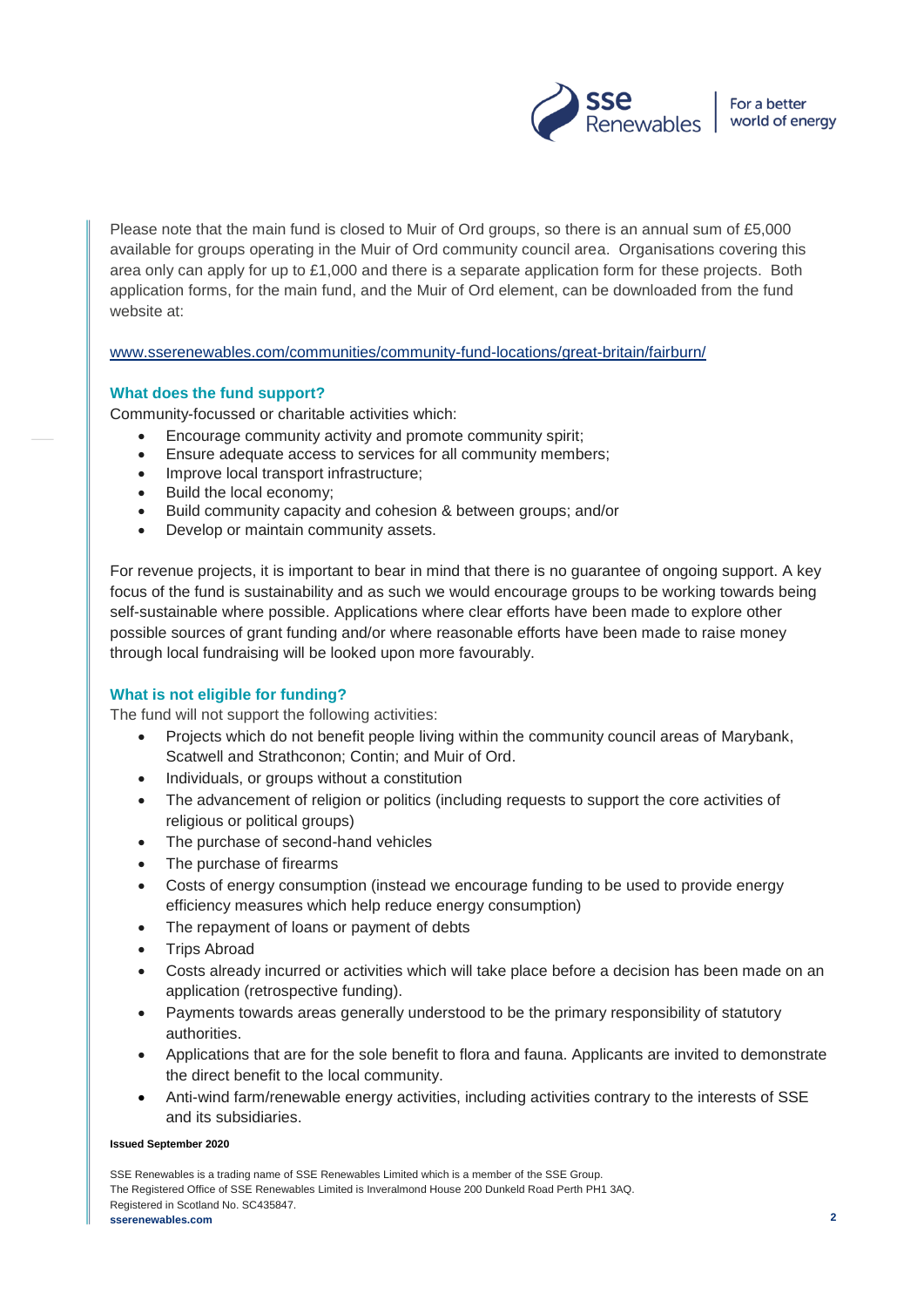

## **Guidance for completing the application form**

#### **General**

- All sections of the application form must be completed. A separate sheet may be included.
- Please don't write 'see attached' on any part of the form as a substitute for information although if you wish to include other documents (besides your constitution and accounts) with which to support and supplement your application then you are welcome to do so.
- Please round figures up to the nearest pound.

#### **Section 1 – About your organisation**

- Make sure the main contact is familiar with both the workings of the group and the grant application, as this person may be contacted for a short telephone interview. Please make sure they will be available in the six weeks following the next deadline and let us know if they are away for any time during this period.
- We can only consider applications from constituted groups. The name of your group should be the name written on your constitution (or governing document). You must send us a copy of your signed constitution with your application.
- Your type of organisation will be the legal status of your organisation e.g. a company limited by guarantee, a charity etc. You don't have to be a registered charity, but if you are, please supply the Charity Number.

#### **Section 2 – Finance**

- A copy of your most recent annual accounts must be included with your application. They should be signed by a member of your management. We will be unable to process your application if you do not send these or if your accounts are out of date.
- Groups who have not yet completed one full year must provide a projection of income and expenditure for the group's first year of operation, this is just an outline of where you anticipate receiving funding from and what you will be spending this on. Please include any evidence you can of funding pledged or secured and include details of all your group's income and expenditure, not just that which relates to this application.
- Please tell us what the difference was in your last year's accounts between the money coming in and going out (your surplus or deficit). Please also tell us about any unrestricted reserves you have and tell us if these cannot be used for the project you are applying for help with. (Unrestricted reserves are general funds held by the organisation, as opposed to restricted reserves which will have been provided by a funder or donor for a particular purpose or project.)

#### **Section 3 – Grant application**

- Please describe your project its background, overall aims and the activities involved.
- Your project should address a current need or gap in community provision.
- We would like to see evidence that your community supports your project.
- Please give an accurate list of the costs involved in the work, service, project or items for which you need the grant. If the grant requested does not cover all the costs, you should make clear which costs it will cover or go towards and go on to show how you intend to meet the other costs to ensure that the project will go ahead.

#### **Issued September 2020**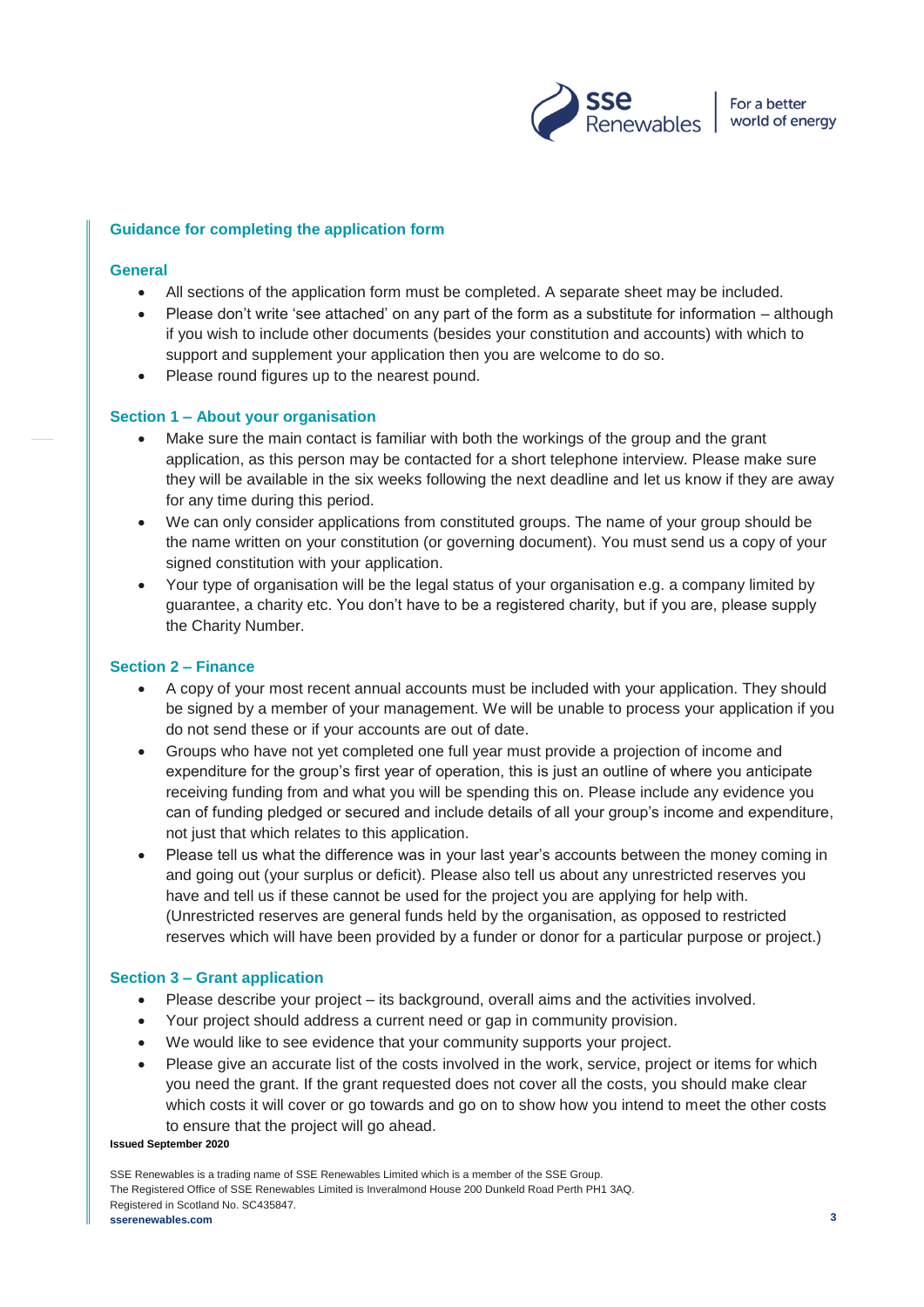

- Tell us where any other funding for this project is coming from, for example local fundraising or other grants. Please indicate whether the funding has been received or pledged. If you are awaiting a decision on a funding application, tell us when you expect to hear the outcome.
- If your project is time specific, then please make sure your application is made in plenty of time to receive a decision before the project takes place.
- If your project requires planning permission, we will require formal evidence that the correct permissions are in place before a grant can be issued.
- If the grant being requested is to cover salary costs, then please tell us what the hourly rate to be paid is. SSE is a Living Wage Friendly Funder; therefore, we would expect any roles paid for through a grant to meet or exceed the Living Wage. If it does not, then we can work with you to find a solution to this. Please see the Living Wage website [http://www.livingwage.org.uk/friendly](http://www.livingwage.org.uk/friendly-funders)[funders.](http://www.livingwage.org.uk/friendly-funders)
- Please note that 'account name' should give the exact name in which your account is held. We expect this to be the same as the name of your group (as shown on your constitution) and if it isn't we may not be able to give you a grant. We cannot deposit money to bank accounts in the name of an individual.
- We expect groups to require at least two unrelated people to authorise cheques from their account. If this is not the case, we may not be able to award you a grant.

## **Section 4 – Checklist**

- Safety is our key priority. Please give evidence that you have considered the safety implications of your project, if applicable, and provide evidence of by providing documentation to show the correct policies are in place i.e. Child Protection/ Vulnerable Adults policy, insurance certificates or licences.
- Please do not provide your original constitution as we will not be able to return it to you. A photocopy or scan is acceptable.
- We require competitive quotations for equipment, vehicles or refurbishment work. Please supply at least two competitive quotes for work between £1,000 and £10,000 and at least three competitive quotes for work above £10,000. If this is not possible or appropriate, please tell us why.
- We are happy to accept any business plans, drawings or photographs (or other documents) to support your application.

#### **Submitting your application to us**

- Don't forget to sign and date the application form.
- If you need a decision within a certain timescale, make sure you meet the relevant deadline see above for dates.
- We cannot assess an application without a copy of a signed constitution (or other governing document) and we also need a copy of your most recent audited accounts or, for new groups, a projection of the first year's income and expenditure.

#### **Issued September 2020**